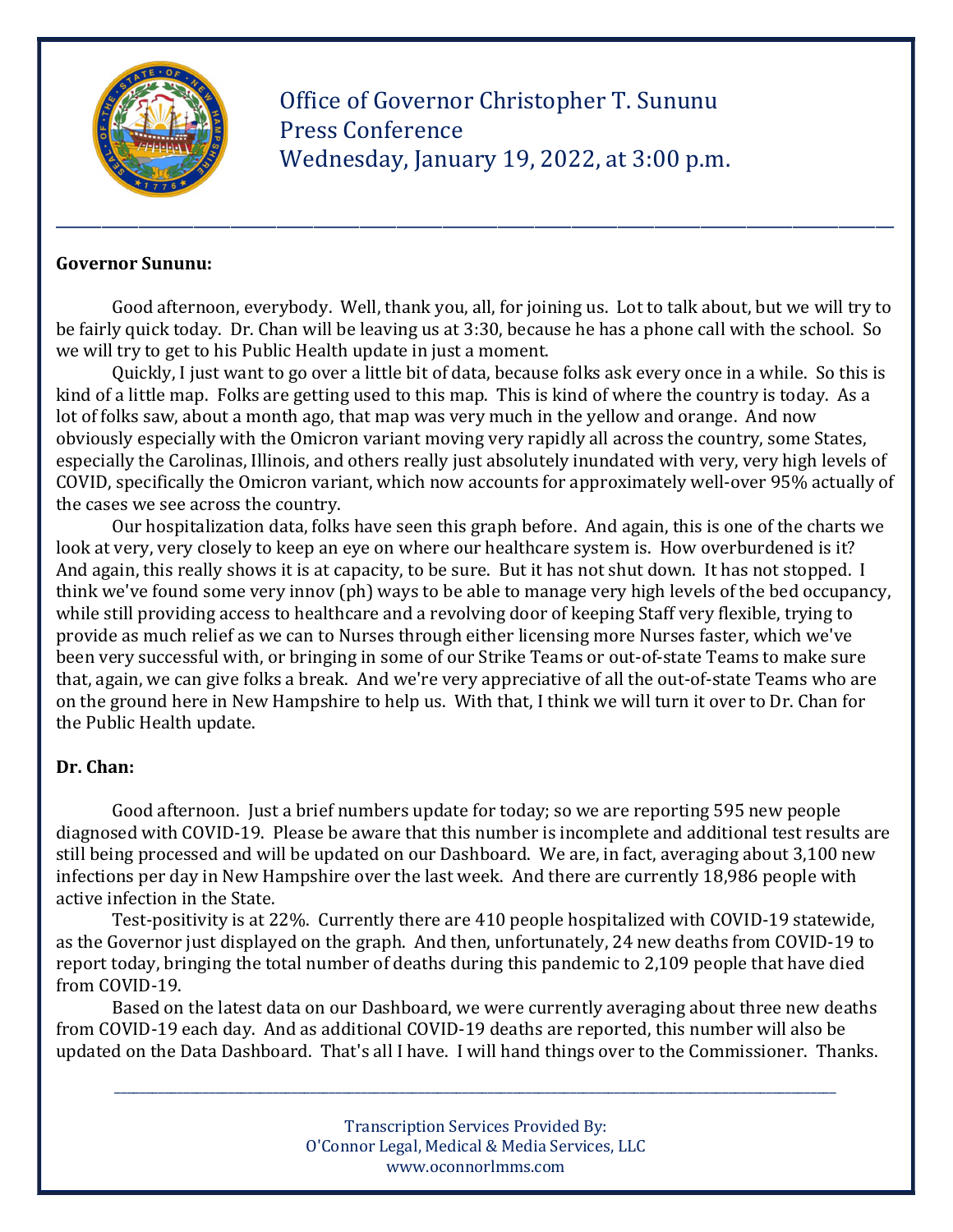#### Commissioner Shibinette:

 Good afternoon, just a brief outbreak update. We have one outbreak that closed since our last press conference last week. We opened six new outbreaks in the past week, mostly nursing homes, one correctional center. So currently we have 42 outbreaks in New Hampshire at congregate living centers or long-term care centers. Thank you.

#### Governor Sununu:

 Great, thank you, Commissioner. A few things just to cover and then we can open up for questions for whatever folks need. Obviously we continue to see very high numbers of individual cases of COVID. We've seen that cross the country as the graph that we just showed.

 Omicron is definitely out there and it is circulating far more widely than testing numbers even suggest. We know there is a lot more home testing going on. And folks are finding out earlier and often. That's a good thing. But, again, all the data isn't always reported up to the State and the national level.

 On the positive side, even with all these cases of Omicron spreading is that right now Omicron appears to have much less severe symptoms and it's likely that there are many people out there who are asymptomatic or don't even know that they have COVID as a function of the less severe symptoms that you see specifically with Omicron, which again is by far the dominant strain here in New Hampshire.

 But what we do want to urge people is to really watch for symptoms. Be sure you're taking them very seriously. Anyone who is sick really does need to remain home. And anyone who suspects that their child might be sick -- excuse me -- needs to keep them home and away from school. And it really is the best way we can keep to ensure that their friends and their Teachers, and their classmates are not infected and spreading COVID, as well.

 Vaccine, as we always say, does remain the single greatest tool that we have. This week, we're bringing up two more fixed vaccination sites. You can see this map that we have online. In addition to the five existing vaccination sites that we have, two more are coming online. You can see those in green.

 There's a new Stratham location that opened today. So folks that in the seacoast area, the new Stratham vaccine location is now open. And on Friday we're opening an additional fixed vaccination site here in Concord. And both Concord and Stratham will be opened seven days a week from 8:00 a.m. to 2:00 p.m.

 The booster is so critical. It really is. It really makes all the difference in the world in terms of the severity of symptoms if and when you should be infected, specifically even with Omicron. It can really make the difference of getting back to work and back to school quickly or being laid up for weeks and weeks on end.

 By the end of this week, though, there will be seven locations across the State administering vaccine on a walk-in basis. So you can literally just find a location, hop in your car in the morning, and show up. And you're very much bound to get your vaccine.

 Next week, we anticipate bringing three more fixed vaccination sites online: Salem, Manchester, Nashua. In addition, we expect a teens fixed vaccination site to be online before the end of the month. So for full rundown, again, you can go to COVID19.nh.gov and click the button that says Fixed Vaccination Sites to learn more information about hours and where exactly the locations are. But again we're trying to make sure we have good geographic access, good easy access to getting not just your booster but your initial vaccine, if you so choose.

\_\_\_\_\_\_\_\_\_\_\_\_\_\_\_\_\_\_\_\_\_\_\_\_\_\_\_\_\_\_\_\_\_\_\_\_\_\_\_\_\_\_\_\_\_\_\_\_\_\_\_\_\_\_\_\_\_\_\_\_\_\_\_\_\_\_\_\_\_\_\_\_\_\_\_\_\_\_\_\_\_\_\_\_\_\_\_\_\_\_\_\_\_\_\_\_\_\_\_\_\_\_\_\_\_\_\_\_\_\_\_\_\_\_\_\_\_\_\_\_\_\_\_\_\_\_\_\_\_\_\_\_ Page 2 of 12 \_\_\_\_\_\_\_\_\_\_\_\_\_\_\_\_\_\_\_\_\_\_\_\_\_\_\_\_\_\_\_\_\_\_\_\_\_\_\_\_\_\_\_\_\_\_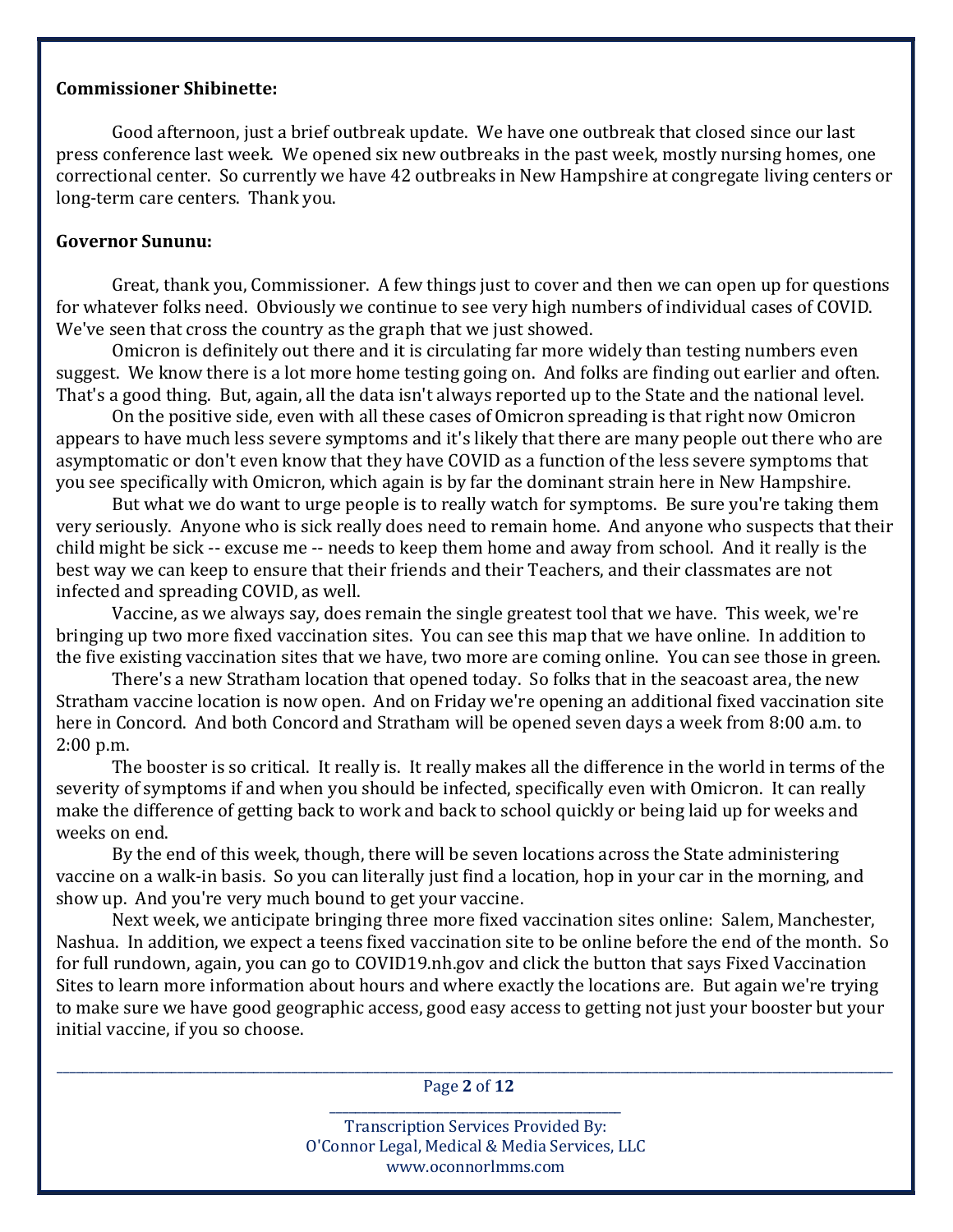We also want to talk very briefly about two more things. One is just our Strike Teams. We talk about Strike Teams a lot. They've been very instrumental in providing flexibility with our healthcare system. And two weeks ago, we announced the deployment of two State-facilitated Strike Teams to our long-term care facilities.

 In addition to these two Teams in Nashua and Bedford, a third State-facilitated Strike Team will start taking patients at the beginning of February over at the Edgewood facility in Portsmouth, so, again, trying to get good geographic coverage. And again, making sure that folks that -- in addition to patients transferred to County Nursing Homes, as a result of the actions we've taken, we just want to make sure that those transfers can happen. It allows a lot of flexibility within our healthcare system, and has opened up countless beds across the State, so that we can be flexible and available for those needing healthcare services. And the last thing here is a little bit on our at-home testing push.

 As folks know, there's a lot of talk this week surrounding home testing. Specifically the Federal Government are now offering home tests across the country. That is a great service and a great resource. As folks know, in New Hampshire, we've already accomplished two rounds of at-home testing which obviously we're going to keep trying to do, keep making sure that at-home testing is available either through the local or more Federal means.

 To that end, this week we just want folks to know that we anticipate bringing forward a request to the Legislative Fiscal Committee to spend about another \$10 million for the State to purchase at-home tests. Now, we've heard how hard it is across the country for folks to find at-home tests. We've been very successful with it in New Hampshire. And so, we definitely want to keep that going.

 We did have a call with the White House earlier this week, where we heard from a couple different Governors who's wanted to kind of replicate the at-home testing program we had here. But unfortunately their tests had been pulled back by the Federal Government, because they're trying to put as many as they can into their 500 million pot of tests.

 So we're not sure where that will go. But we're going to move forward with at least requesting the dollars, make the purchase, and hopefully get a third version of our at-home test program up-and-running. So we're going to try to be as aggressive as we can about that, not exactly knowing how easy it'll be to obtain the tests. So we're going to keep working with a variety of different vendors to make sure that that can happen. And hopefully it can.

 There is the Federal Government site, though, where folks can go and click online to receive a test. Do we have that website? Covidtests.gov, sorry, covidtests.gov. I apologize. We don't have it on the screen here. But that's the Federal site where you can go click and get an at-home test. I think it takes a couple weeks maybe for it to be delivered but it's well-worth it. They're good to have. You never know when you're going to need them. And access to the test is just a huge opportunity to help limit the spread of the virus.

 The earlier you know, the faster you know, the better you are, and the easier it is to take preventative measures from getting it to be transmitted. And as we know, Omicron is very, very transmissible throughout our communities. So, with that, we can open up for questions if folks have questions.

\_\_\_\_\_\_\_\_\_\_\_\_\_\_\_\_\_\_\_\_\_\_\_\_\_\_\_\_\_\_\_\_\_\_\_\_\_\_\_\_\_\_\_\_\_\_\_\_\_\_\_\_\_\_\_\_\_\_\_\_\_\_\_\_\_\_\_\_\_\_\_\_\_\_\_\_\_\_\_\_\_\_\_\_\_\_\_\_\_\_\_\_\_\_\_\_\_\_\_\_\_\_\_\_\_\_\_\_\_\_\_\_\_\_\_\_\_\_\_\_\_\_\_\_\_\_\_\_\_\_\_\_ Page 3 of 12 \_\_\_\_\_\_\_\_\_\_\_\_\_\_\_\_\_\_\_\_\_\_\_\_\_\_\_\_\_\_\_\_\_\_\_\_\_\_\_\_\_\_\_\_\_\_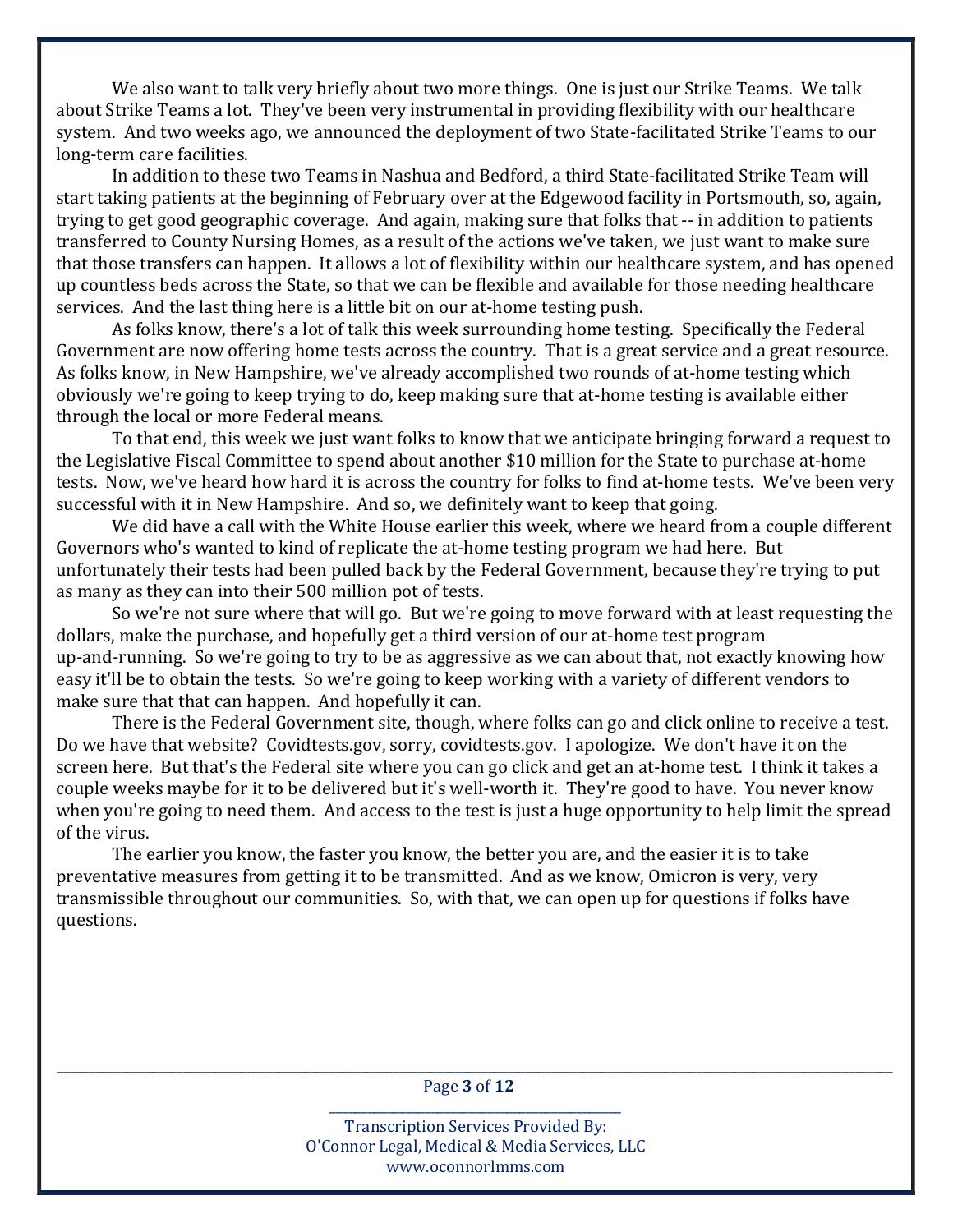#### Q&A Session

Okay. You're talking about opening more vaccination sites. And we were talking to a hospital just yesterday in North Conway that said it's cutting back because the demand has dropped off recently, dramatically, so that we redeploy those folks back in.

#### Governor Sununu:

Yeah.

Are we at that point where, just as we saw it sort of plateau in the first rounds, that we're seeing a plateau in perhaps the booster?

## Governor Sununu:

 Oh, without a doubt, yeah. I think we've seen a plateau in the demand for the booster ever since just after the New Year, frankly. But that doesn't mean we're going to sell ourselves short in terms of kind of trying to promote it and make it available.

 A lot of healthcare facilities are pulling back a little bit on themselves doing the vaccination. So, again, we will try to take that burden off them a little bit and allow them to focus a little more on their patients.

 So, it's just about kind of redistributing who's doing what to keep the system as efficient as possible but keep access to the booster as easy as you can to get. And we will look at the numbers, as they come in. And we can make adjustments, as needed, in the future.

In terms of testing, is there anything we can do to speed up some of the results in some places? I know Vault was having issues. The State sites were seeing some delays.

# Governor Sununu:

 Again, the Federal Contractors have been absolutely inundated across the country with demand. And so, again, we try to hold our Contractors to a 24-hour turnaround as best as we can. But they've all been inundated with an unprecedented level of demand on testing, which, again, is why the at-home tests are so important as at least a first brush to determine whether you're positive for not, especially for kids and folks just trying to keep their lives as normal as possible. You can do it in the ease of your own home. So, no, we're pushing on those Contractors as best we can. There's -- I don't know of any testing facility that isn't just all out 24/7 trying to keep up with the demand right now.

\_\_\_\_\_\_\_\_\_\_\_\_\_\_\_\_\_\_\_\_\_\_\_\_\_\_\_\_\_\_\_\_\_\_\_\_\_\_\_\_\_\_\_\_\_\_\_\_\_\_\_\_\_\_\_\_\_\_\_\_\_\_\_\_\_\_\_\_\_\_\_\_\_\_\_\_\_\_\_\_\_\_\_\_\_\_\_\_\_\_\_\_\_\_\_\_\_\_\_\_\_\_\_\_\_\_\_\_\_\_\_\_\_\_\_\_\_\_\_\_\_\_\_\_\_\_\_\_\_\_\_\_ Page 4 of 12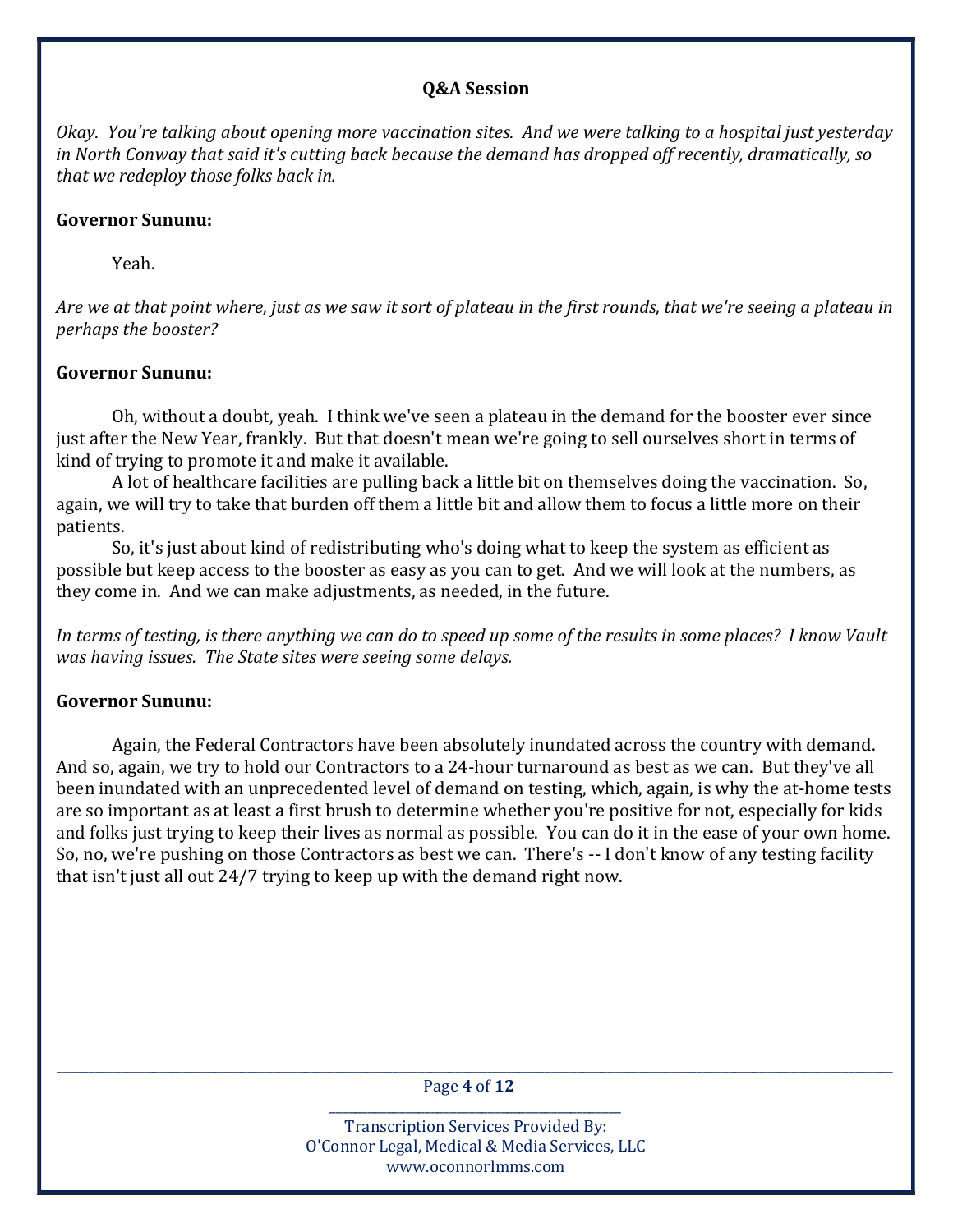ICU bed capacity right now in the State, are we monitoring that and trying to redistribute and relocate people? I'm just wondering if whether you or Dr. Chan could me sort of an idea on where we're at?

## Governor Sununu:

 Yeah, we monitor the ICU bed capacity for all the different facilities. And again, similar to what we talked about a few weeks ago, the hospitals actually work very, very well together in terms of being able to share resources, whether it's moving patients from one location to another, if need be. I think more often than not you're finding what we're doing is just expanding the ability for hospitals to expand their ICU capacity. We basically expand their licensed bed capacity, whether under active beds or ICU beds. And again, if there's a need, hospitals are working together to make sure. So it does happen from time-totime. But for the most part, we just try to make sure our hospitals have the resources they need for the care that they can.

But are we bumping against on a consistent way that we're at capacity, we're at capacity, or are we seeing dips in the past month or so, and…

# Governor Sununu:

 Well, as you can see from that chart, it kind of ebbs and flows, without a doubt. A lot of the folks that are in our ICUs, without a doubt, are still there because of our Delta surge. Our surge in December was really about Delta. It was much more severe. You saw a lot more of the severity of those cases. And we still have a lot of those individuals, given that, when you're in an ICU, chances are you're in there four, five, six weeks, maybe more. I mean, who knows? So a lot of those folks are still there and hopefully on the upside and getting better. But a lot of them have been there since mid-December with Delta.

 So there's going to be a push on the system, I think, for quite some time. Hopefully with Omicron, with the less severity, we see it go down. Luckily, it's not skyrocketing up, like it was before, which is great. And hopefully we see a downward trend here very shortly.

Governor, is there anything we could do to help kids? Right now with COVID running through schools, so many kids are home. A lot are home because they're having to quarantine, because it's running through households and they're falling behind. Can anything be done so that the school systems -- because obviously it's important that they stay home, so the spread isn't there. Is there anything that can be done to help kids from school systems to help kids not fall behind?

# Governor Sununu:

 Yeah, I think that we've made a huge step again with the five-day quarantine and isolation guidance that changed just about a week, week and a half ago. That was a huge step forward to, again, making sure that kids that weren't symptomatic anymore, that had lessening -- had broken their fever and all of that and were clearly less transmissible, using the CDC Guidelines as kind of the backdrop of allowing schools to -- we wanted to make sure that schools knew that the new guidance said after five days with those lessening symptoms a child can come back into school.

\_\_\_\_\_\_\_\_\_\_\_\_\_\_\_\_\_\_\_\_\_\_\_\_\_\_\_\_\_\_\_\_\_\_\_\_\_\_\_\_\_\_\_\_\_\_\_\_\_\_\_\_\_\_\_\_\_\_\_\_\_\_\_\_\_\_\_\_\_\_\_\_\_\_\_\_\_\_\_\_\_\_\_\_\_\_\_\_\_\_\_\_\_\_\_\_\_\_\_\_\_\_\_\_\_\_\_\_\_\_\_\_\_\_\_\_\_\_\_\_\_\_\_\_\_\_\_\_\_\_\_\_ Page 5 of 12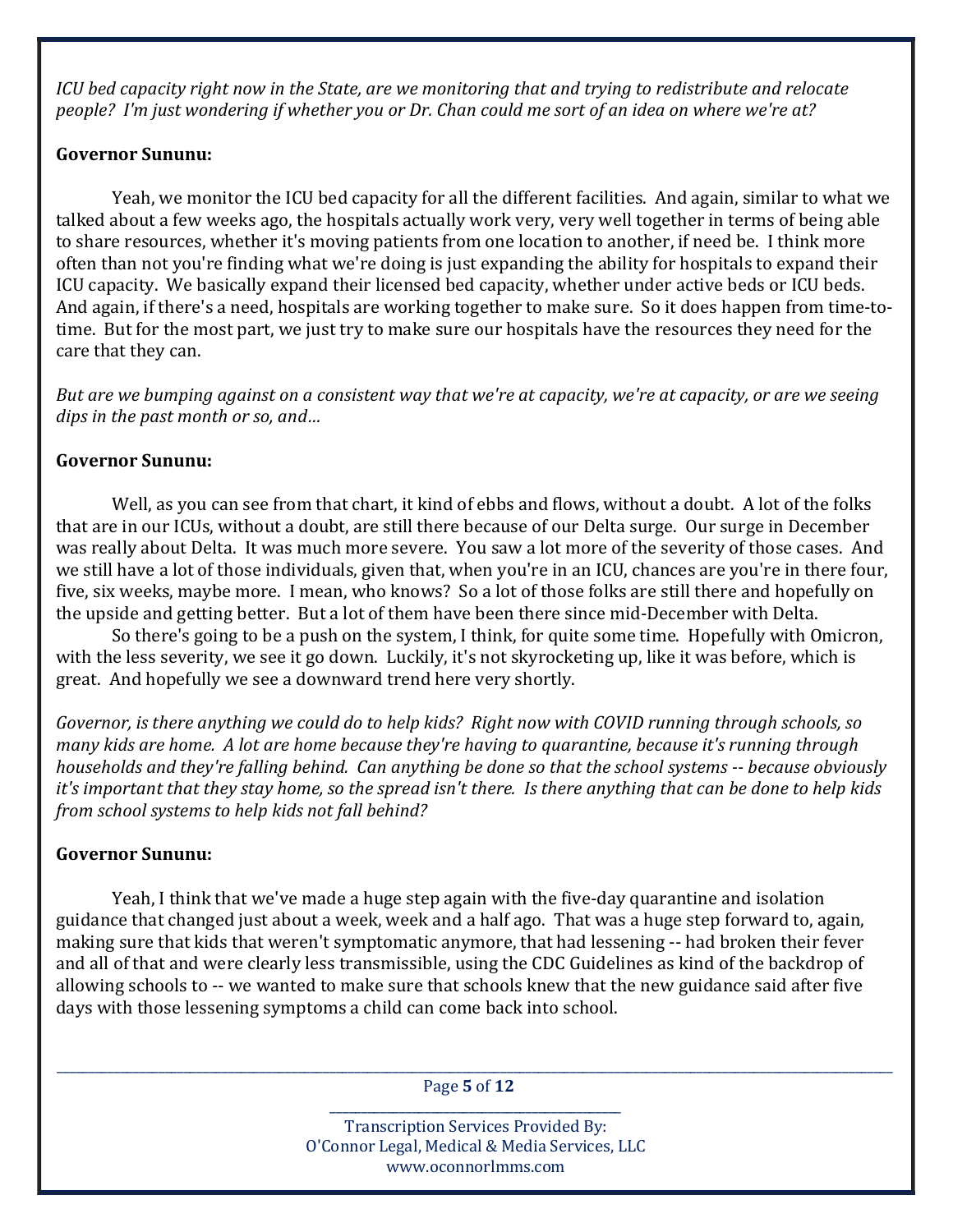So I mean, we've literally cut the time in half-or-more for the time that kids have to be quarantined or isolated. And I think that's a really positive aspect about allowing kids to get back into school as fast as they can. That's really where they need to be. Okay, sure.

#### Alli Fam with NHPR:

Great, good afternoon, Governor. I have a two-part question. The first part is for Dr. Chan which is, first, what would you recommend for patients who are concerning taking Ivermectin to treat COVID-19? And the second part of that question is for you, Governor Sununu, given concerns Healthcare Experts have around Ivermectin, should patients have the right to get it over-the-counter at a pharmacy?

## Governor Sununu:

 So I'll answer and then I'll ask Dr. Chan to come up. When it comes to treating COVID, the best treatment is between a Doctor and their patient. I mean, that's really where the State does not really get involved with what Doctors can and cannot prescribe, per se.

 If it's available, then a Doctor can prescribe it. But they need to make that decision based on the symptoms they're seeing, based on whatever that individual case might be. And so, that's, again, something that really needs to be determined between the Doctor and the patient.

## Dr. Chan:

 Yeah, thanks for the question about Ivermectin. And I'll just first acknowledge that I think everybody is looking for access to effective available therapeutics to treat COVID-19. And there are effective available therapeutics out there, like some of the oral antiviral medications, like PAXLOVID and Molnupiravir, and some of the intravenous infused medicines like Sotrovimab or Remdesivir.

 Ivermectin, however, is not a medication that has been proven or shown definitively to effectively treat people with COVID-19. This is still an active area of research. But the medical and professional organizations that put out treatment guidelines, like the NIH, the National Institutes of Health, and the Infectious Disease Society of America to not recommend, or, in fact, recommend against use of Ivermectin because of the quality and the findings of various scientific studies out there that have not shown that Ivermectin is a proven treatment for COVID-19, meaning the benefits of treatment don't outweigh the risks of therapy. And for that reason, Ivermectin continues to not be medically recommended by these professional medical societies as a treatment for COVID-19. Obviously there's still research ongoing around this. It certainly could change in the future. But for right now, Ivermectin is not a recommended therapy to treat COVID-19. Thanks.

# Governor Sununu:

All set there? Sure, of course, yeah.

\_\_\_\_\_\_\_\_\_\_\_\_\_\_\_\_\_\_\_\_\_\_\_\_\_\_\_\_\_\_\_\_\_\_\_\_\_\_\_\_\_\_\_\_\_\_\_\_\_\_\_\_\_\_\_\_\_\_\_\_\_\_\_\_\_\_\_\_\_\_\_\_\_\_\_\_\_\_\_\_\_\_\_\_\_\_\_\_\_\_\_\_\_\_\_\_\_\_\_\_\_\_\_\_\_\_\_\_\_\_\_\_\_\_\_\_\_\_\_\_\_\_\_\_\_\_\_\_\_\_\_\_ Page 6 of 12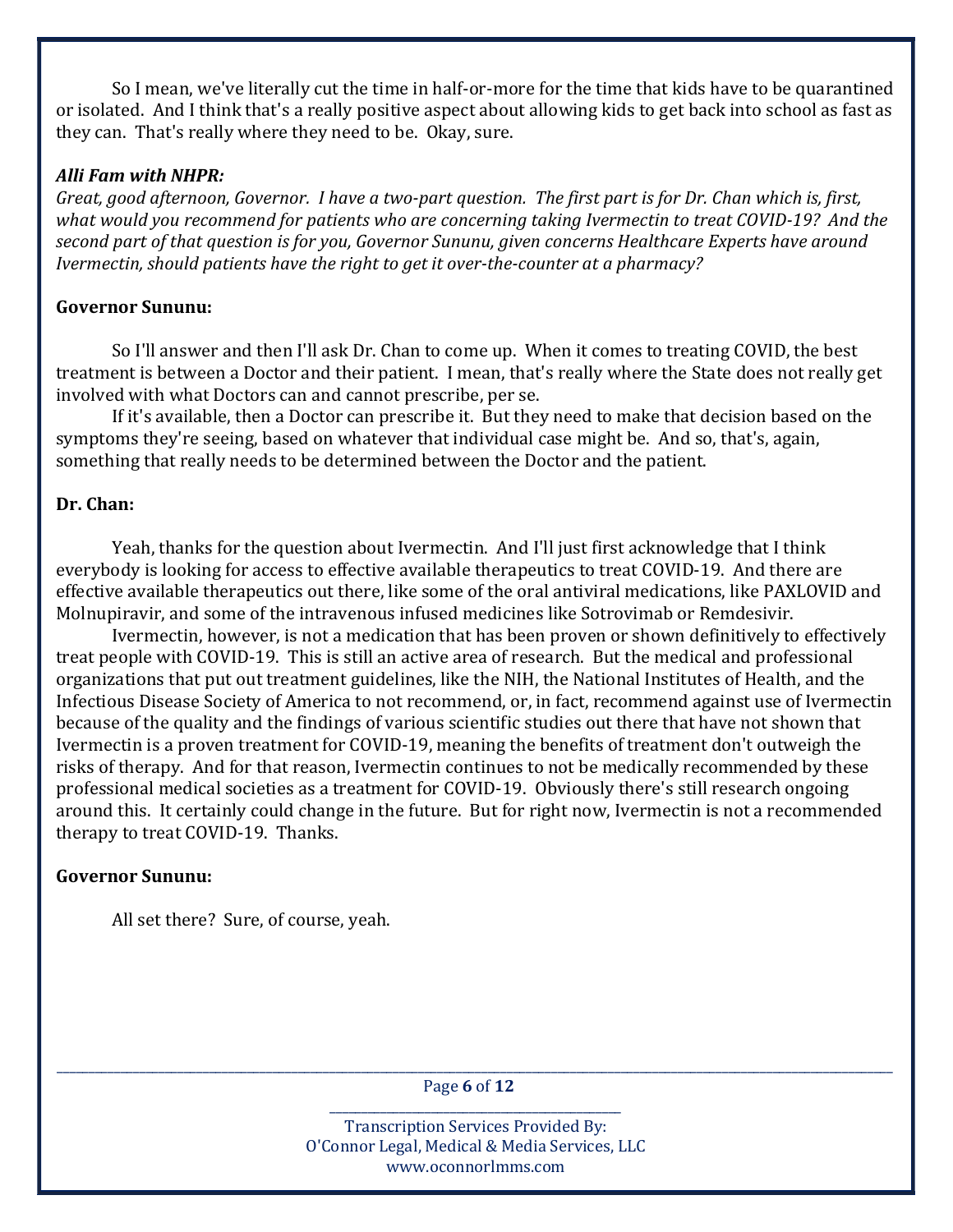Governor, Patricia with Boston 25 News.

# Governor Sununu:

Sure.

The issue of Harmony Montgomery, if I may?

#### Governor Sununu:

Oh, sure.

Yesterday's letter, you alluded to the lack of ICPC. That's something that our station has been reporting for two weeks and we've been trying to get answers from Massachusetts, which we haven't been able to, due to privacy laws. Your letter actually offers some insights. You mentioned that Massachusetts asked New Hampshire to start or initiate an ICPC, but then New Hampshire had some more questions for Massachusetts. At that point, I'm wondering what follow-up was there from New Hampshire? That was in December of 2018. The little girl was transferred in 2019.

## Governor Sununu:

Yeah.

At some point in those months, there must have been some sort of follow-up, I presume, from DCYF in New Hampshire. Was there or was there not any follow-up? And what did that consist of?

# Governor Sununu:

 Yeah, it's my understanding that Mass. DCF had asked State of New Hampshire to do a Home Study in 2019. New Hampshire, in turn, asked for a little more information. And within weeks, I think in early sometime in February of 20 -- I'm sorry. Let me back up. December of 2018 that request was made.

 In just a few weeks, I think in early February of 2019, before we even received the information back from DCF, a Court jumped in and made the Decision to give full custody of Harmony to this monstrous individual with a horrible, violent background, multiple arrests and convictions, and so our question is: why would the Judge make that Decision without the Home Study being done, without the Interstate Compact being put in, or request that an Interstate Compact be completed and put into place as part of that Decision? And so, it was incredibly erupt [sic]. And at that point, the child was in full custody of the parent.

\_\_\_\_\_\_\_\_\_\_\_\_\_\_\_\_\_\_\_\_\_\_\_\_\_\_\_\_\_\_\_\_\_\_\_\_\_\_\_\_\_\_\_\_\_\_\_\_\_\_\_\_\_\_\_\_\_\_\_\_\_\_\_\_\_\_\_\_\_\_\_\_\_\_\_\_\_\_\_\_\_\_\_\_\_\_\_\_\_\_\_\_\_\_\_\_\_\_\_\_\_\_\_\_\_\_\_\_\_\_\_\_\_\_\_\_\_\_\_\_\_\_\_\_\_\_\_\_\_\_\_\_ Page 7 of 12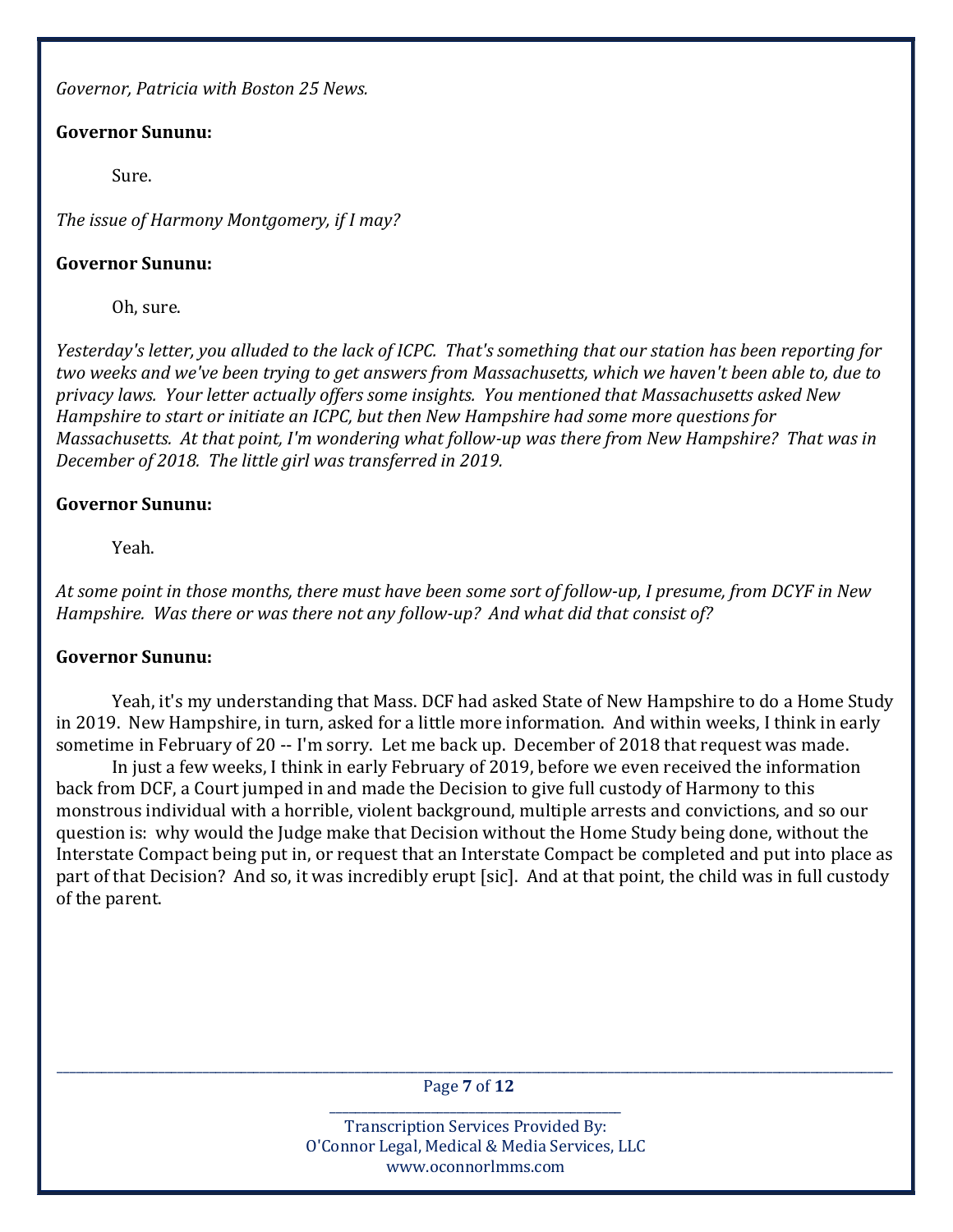So did New Hampshire ask Massachusetts, when they did not hear from them on their added information that they needed, did New Hampshire follow up with Massachusetts and Massachusetts simply not respond?

## Governor Sununu:

 No, I think my understanding is both organizations were working. It doesn't happen overnight. Both organizations were working in the weeks that follow, I think in early-2019 now, just a few weeks later after the holiday. They were working to get questions answered and all of that. It doesn't happen overnight.

 But for the Judge to make that Decision almost immediately, while that process was in the middle of going back-and-forth between the two Agencies, that's what's most concerning, why that Decision was made, how it could possibly be made, why an Interstate Compact wasn't put into place. It's all incredibly abnormal and it was clearly one of the initial failings of the system that put Harmony in harm's way. And it's terrible.

So, was New Hampshire DCYF simply not aware that Harmony was in Massachusetts in February 2019?

# Governor Sununu:

 I can't answer that exactly in terms of what DCYF knew in terms of her location. They were asked to do a Home Study on this side of the border. And they were going through that process and said, well, we need some more information about what is this? What's the background on the case, dah-dah-dah-dah-dah-dah. And then, a Judge placed her with her father fulltime. And once that happens, that process really -- and there's not a request for the Home Study and the Interstate Compact. That process moved forward.

Okay. I know that in the summer of 2019, Police and DCF had been to that house -- DCYF, rather, had been to that house. And then, your letter yesterday mentioned an interaction in December of 2019. I presume that was the DCYF. What did DCYF New Hampshire do during that six-months period, from June 2019, when we first saw in Police Reports that they'd actually visited the home, to December 2019, when your letter referenced their interaction?

# Governor Sununu:

 So, again, that's part of our internal review. That's exactly what we're digging into. We're looking at it internally. We're looking at both DCYF's approach and action, where things could have been better, where the system worked, where it didn't work.

 Right now, in the early process of that, that's where we say okay, this isn't about blaming one system or the other. This isn't about casting blame. It's about bringing Harmony home. People are angry. I'm angry. Everybody's angry. And at the end of the day, you have to be transparent about it. You have to get to the bottom of it.

 But it all started with that Judge. I don't know who this Judge was putting that child, that little girl in the custody of that monster. And that gets us all pretty furious. So, I appreciate we don't have all the answers today. That's exactly why I said we're doing an internal review.

\_\_\_\_\_\_\_\_\_\_\_\_\_\_\_\_\_\_\_\_\_\_\_\_\_\_\_\_\_\_\_\_\_\_\_\_\_\_\_\_\_\_\_\_\_\_\_\_\_\_\_\_\_\_\_\_\_\_\_\_\_\_\_\_\_\_\_\_\_\_\_\_\_\_\_\_\_\_\_\_\_\_\_\_\_\_\_\_\_\_\_\_\_\_\_\_\_\_\_\_\_\_\_\_\_\_\_\_\_\_\_\_\_\_\_\_\_\_\_\_\_\_\_\_\_\_\_\_\_\_\_\_ Page 8 of 12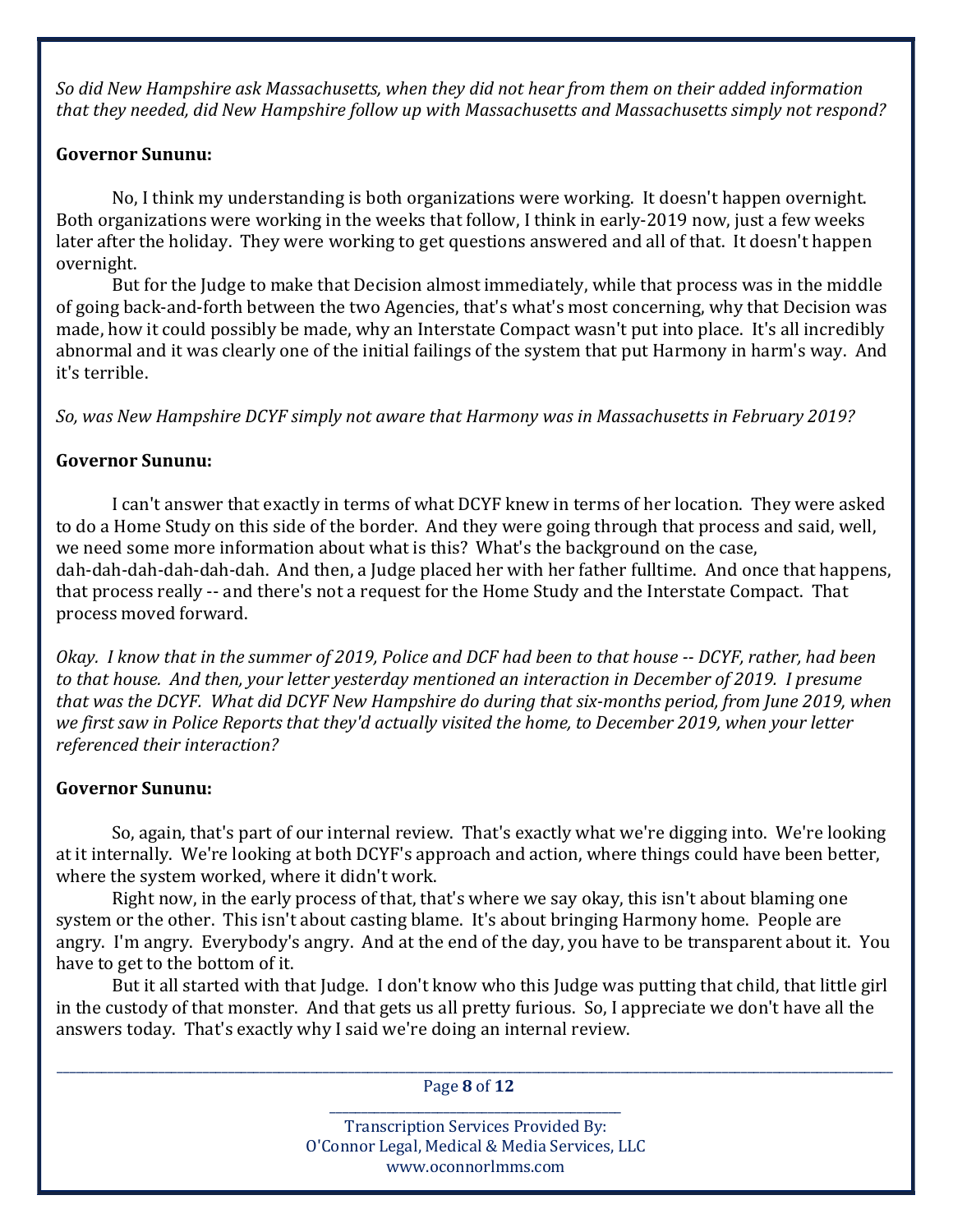But part of that process is making some demands on the Judicial System of Massachusetts that made absolutely unbelievable Decision. I talked to Governor Baker about this. He shares my anger and how upset. And again, we're going to do our internal review. He wants the same accountability on his side, because we're New England. We have all these States. Families are transient. We all have to get on the same page.

 So, it isn't about blaming one system or the other. It's about answering these questions. Hopefully we can still have time to bring Harmony home safe, and make sure that whatever failures of our systems, if there are any -- and I think there clearly are -- that we address them. We're transparent about them. And we actually provide remedies there, so that families know that we're going to do everything we can to make sure this doesn't happen again.

Massachusetts hasn't been very responsive with us, like very cooperative for privacy laws.

#### Governor Sununu:

Yeah.

I'm wondering if you're satisfied with the response you're getting, or do you feel that more needs to be done and quicker?

#### Governor Sununu:

 Well, we all want to move as fast as we can. I also appreciate privacy laws. I mean, this is an active case. We can't just open everything up to the public as fast as we would all like to, of course. It is an active case and so you have to be very careful. You're talking about a young girl. You're talking about a family. You're talking about individuals. So, you have to be careful with that process. So, I respect that.

 But the Judicial process, though, I think does have to be opened up. That was a Decision that was made long ago. It was what I would call a single-point Decision made in February of 2019. And it isn't just a Decision where you go, I wonder why. There's no logic to it. There's no logic on the face of it as to why that would happen. And it was clearly the impetus of this young girl being put into harm's way.

And here's my last question. This was all -- I think it all boiled down to parental rights coming first. Do you feel that there needs to be -- does this signal it's time for a change, that we really need to sort of look very closely at those biological parents, as well, especially when it involves foster care children?

#### Governor Sununu:

 Well, I wouldn't say that yet. Again, we're going to go through a whole review of the system, at least on our end. And I think Massachusetts will likely do the same and say, look -- we always do it with any of these critical incidents that involve a child. This is very common internal practice. We're always trying to update our practice, see where there are gaps in the system.

 This was a very serious issue, in terms of Harmony being missing. But even on minor cases, sometimes, we want to do an internal review. I don't think we're at the point where we're ready to make

\_\_\_\_\_\_\_\_\_\_\_\_\_\_\_\_\_\_\_\_\_\_\_\_\_\_\_\_\_\_\_\_\_\_\_\_\_\_\_\_\_\_\_\_\_\_\_\_\_\_\_\_\_\_\_\_\_\_\_\_\_\_\_\_\_\_\_\_\_\_\_\_\_\_\_\_\_\_\_\_\_\_\_\_\_\_\_\_\_\_\_\_\_\_\_\_\_\_\_\_\_\_\_\_\_\_\_\_\_\_\_\_\_\_\_\_\_\_\_\_\_\_\_\_\_\_\_\_\_\_\_\_ Page 9 of 12 \_\_\_\_\_\_\_\_\_\_\_\_\_\_\_\_\_\_\_\_\_\_\_\_\_\_\_\_\_\_\_\_\_\_\_\_\_\_\_\_\_\_\_\_\_\_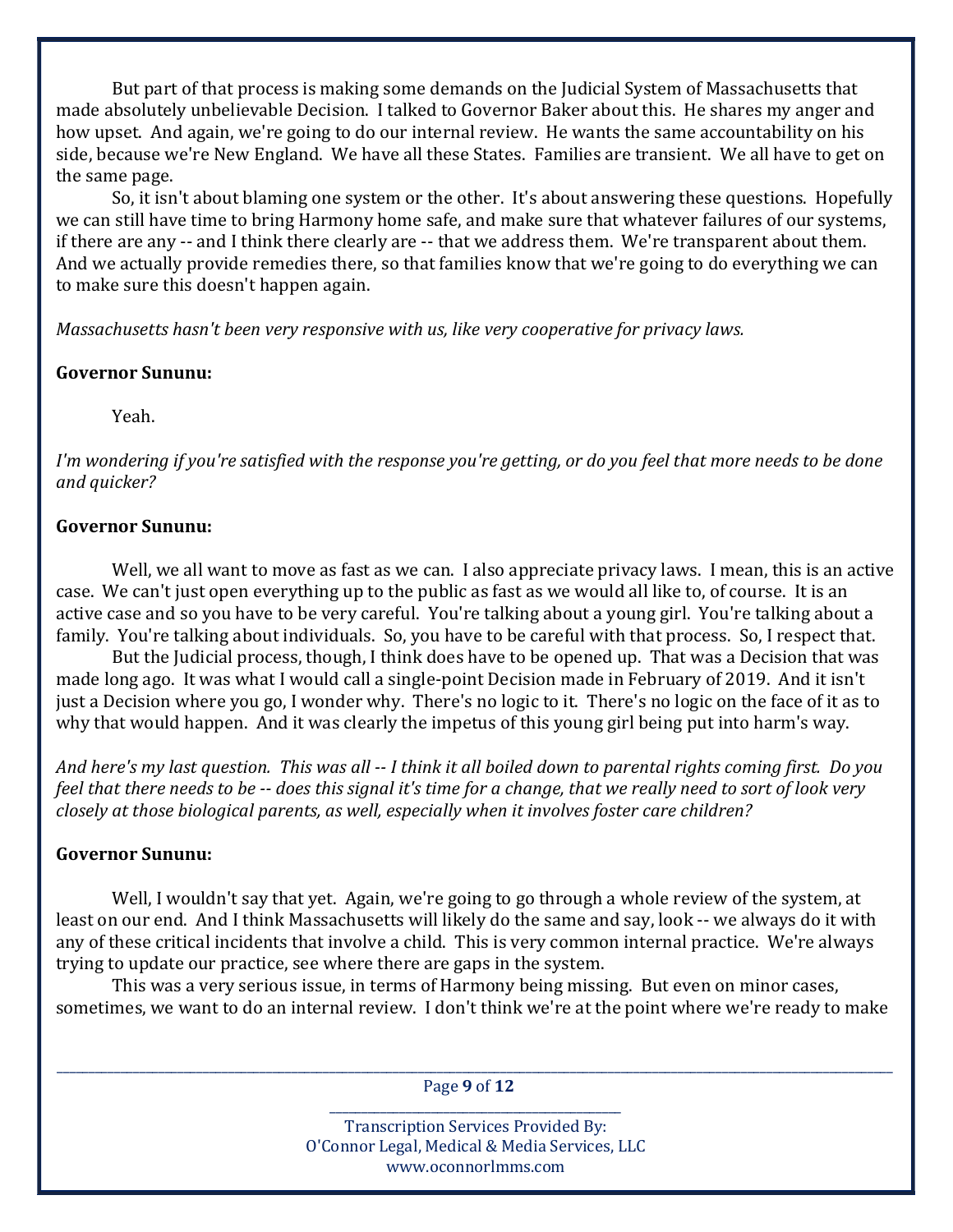any final conclusions about parental rights and all of this. We're just focused on bringing Harmony home safe right now. That is the top priority.

Okay. On another subject, could I ask about the Legislature's Abortion Bills that are coming forward. Yesterday, apparently House Bill 1609 was heard and as Pro-Choice Activist would say was gutted, in terms of provisions that you were seeking. Right now, there's a hearing on House Bill -- or Senate Bill 399, which would essentially repeal last year's and there are other provisions. I wondered if there's any particular piece of legislation that you particularly would like to follow and back, or what you'd like to see come out of the discussions.

# Governor Sununu:

 So, I think House Bill 1609 was originally intended -- was a good bill. And like a Pro-Choice Governor in a pro-choice community, I think it took the absolute right steps in terms of saying this ultrasound is too aggressive. I would have liked to have seen the exceptions put in there for rape and incest. I would have liked them to take up the option of not criminalizing Doctors. I think that all should be put in there.

 They went and made a change to it, made an amendment to it that really watered it down. It was a step. I think it really tries to address the ultrasound provisions. So that's a positive step forward, but it's not nearly enough for my liking, of course.

 So, any way we can get back to those original provisions that House Bill 1609 was looking to go after, that's exactly what I'm going to continue to try to pursue. And there's a couple different ways to do that. But obviously there's a lot of headwinds against it, as well.

Do you feel that there's possible consensus that can be made to get to a better spot than we are right now?

# Governor Sununu:

I'm always optimistic that you can find a better solution.

And I just wanted…

# Governor Sununu:

 I think we've taken an initial step. But it can be better and we will -- going to fight for it as best we can, see what we can do.

\_\_\_\_\_\_\_\_\_\_\_\_\_\_\_\_\_\_\_\_\_\_\_\_\_\_\_\_\_\_\_\_\_\_\_\_\_\_\_\_\_\_\_\_\_\_\_\_\_\_\_\_\_\_\_\_\_\_\_\_\_\_\_\_\_\_\_\_\_\_\_\_\_\_\_\_\_\_\_\_\_\_\_\_\_\_\_\_\_\_\_\_\_\_\_\_\_\_\_\_\_\_\_\_\_\_\_\_\_\_\_\_\_\_\_\_\_\_\_\_\_\_\_\_\_\_\_\_\_\_\_\_ Page 10 of 12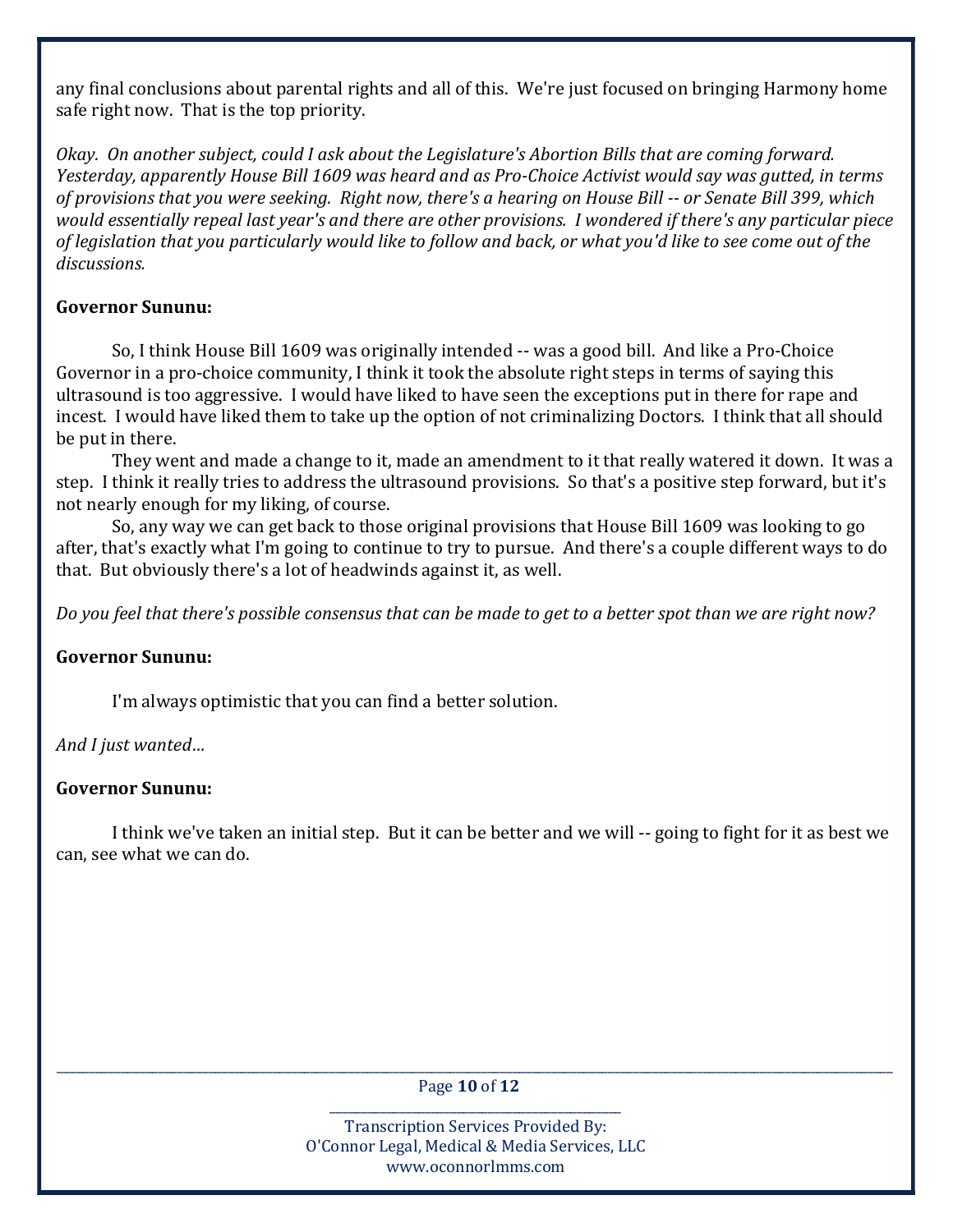And would the one key issue for you, the ultrasound, be the most important part of that that needs to be repealed?

### Governor Sununu:

 Well, I think that's in there. It looks like the amendment that they did agree to does take the ultrasound requirement out. That's a good first step. But I think there's more to do. I don't want to say that one provision's more important. That's a big one, of course. But I think there should be exceptions for rape and incest. I think the idea of criminalizing Doctors is not appropriate at this time. So I think there's definitely more steps that we can take. And we will work with the Legislature to see if we can get it done.

Governor, I guess Governor Baker is expanding testing in the State to early childcare, meaning having them test to make sure they can keep them in school, targeted testing to make sure they stay open. It's something Vermont's already doing. Massachusetts is starting it now. Is it anything New Hampshire would consider?

## Governor Sununu:

 So, I believe -- I don't want to speak too out-of-turn. I know Dr. Chan isn't here. But I believe childcare should be following the CD -- if you're talking about isolation and quarantine requirements, is that what you're talking about?

The testing requirements, testing -- targeted testing to make sure they stay open, to make sure childcares can stay open.

#### Governor Sununu:

 So, yes, obviously, if a childcare center, if they're in New Hampshire, they're mostly private organizations. There is a difference. I don't want to compare ourselves to Massachusetts too much, because ours are on the whole are private organizations. And as a private organization, if there's a five-day isolation and quarantine requirement, if they want to put in a requirement to have a negative test to get that child back, they can. They do not have to, is my understanding. So they can. But that's where the guidance stands. But that's for childcare, which is separate for public schools.

 For public schools, there's a five-day requirement. And again, as long as they meet the guidelines of the symptoms being reduced and no fever, and all of that, then that child is back in school after five days.

Thank you.

#### Governor Sununu:

Okay, great.

Thank you.

\_\_\_\_\_\_\_\_\_\_\_\_\_\_\_\_\_\_\_\_\_\_\_\_\_\_\_\_\_\_\_\_\_\_\_\_\_\_\_\_\_\_\_\_\_\_\_\_\_\_\_\_\_\_\_\_\_\_\_\_\_\_\_\_\_\_\_\_\_\_\_\_\_\_\_\_\_\_\_\_\_\_\_\_\_\_\_\_\_\_\_\_\_\_\_\_\_\_\_\_\_\_\_\_\_\_\_\_\_\_\_\_\_\_\_\_\_\_\_\_\_\_\_\_\_\_\_\_\_\_\_\_ Page 11 of 12